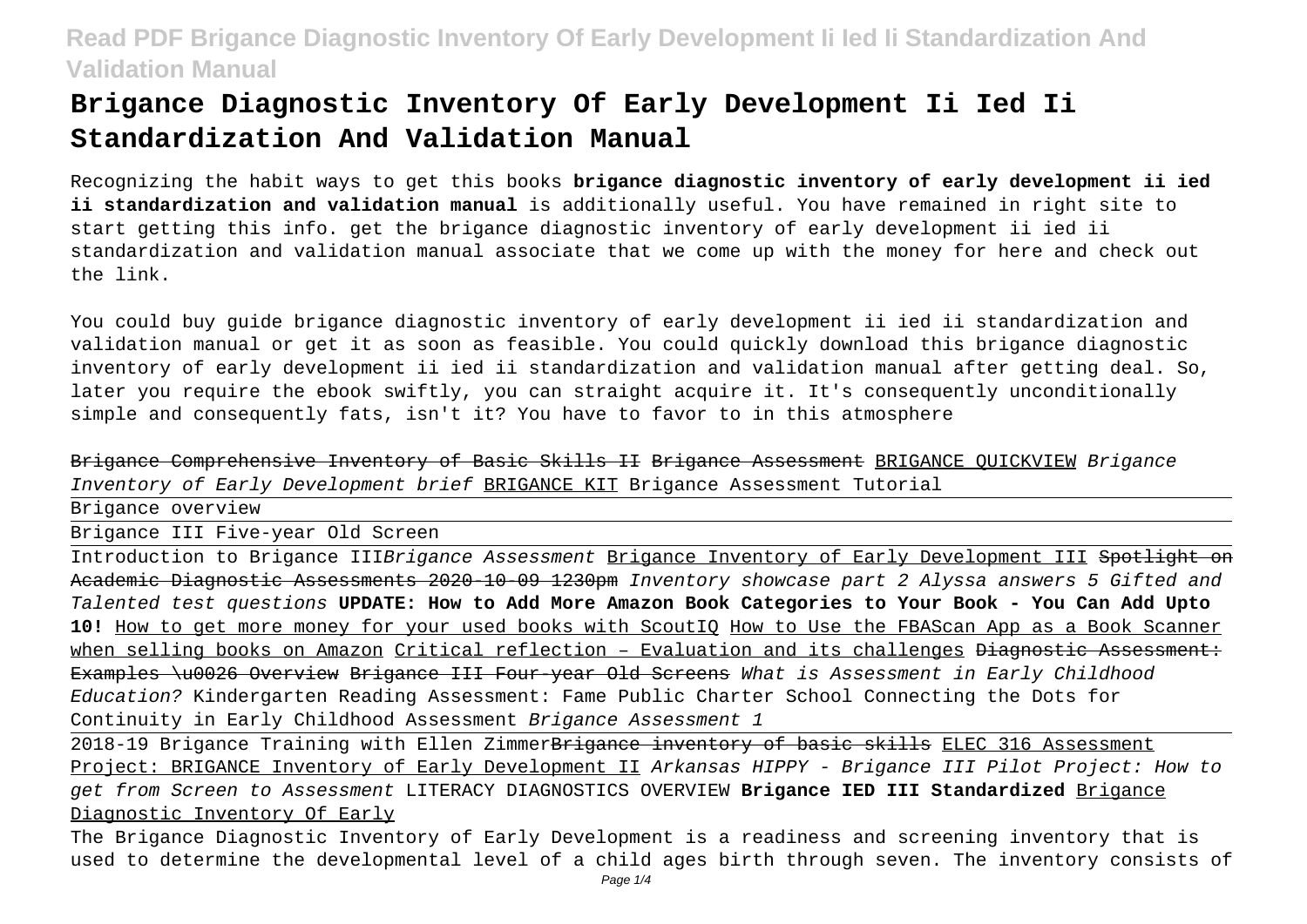200 items and usually takes between 30 and 60 min to administer depending on the number of the developmental domains evaluated.

## Brigance Diagnostic Inventory of Early Development ...

EEF welcomes Government support for evidence-based early years programme. 24th August, 2020. Guest Blog: 'Back to School' - Meaningful and Manageable Assessment. 24th August, 2020. EEF Blog: How to use evidence when you're time-poor. 16th August, 2020

## Brigance Diagnostic Inventory of Early Development II ...

Brigance Diagnostic Inventory of Early Development (Yellow): APH Tactile Supplement, Revised 1991 A criterion-referenced assessment designed to identify the level of mastery that a young child has achieved on selected skills, important for educational planning. \$192.00 9 in stock

## Brigance Diagnostic Inventory of Early Development (Yellow ...

BRIGANCE® Inventory of Early Development III Presenter: Julie Linnehan – jlinnehan@cainc.com . The BRIGANCE Family 2 • Valid, reliable, research-based • Meet IDEA requirements • Determine PLOP, PLAAFP • Craft IEPs and plan instruction • Monitor progress

#### BRIGANCE Inventory of Early Development III

The Brigance Diagnostic Inventory of Early Development is an individually administered test to evaluate children who are functioning below the developmental age of seven. This test is useful in identifying developmental delays and monitoring progress over an extended period of time.

### Brigance Diagnostic Inventory of Early Development II

BRIGANCE (TM) Diagnostic Inventory of Early Development Including Developmental Record Book. Brigance, Albert H. Designed for use with infants and children below the developmental level of seven years, the guide contains diagnostic and instructional information on skills in the following 11 areas (sample skills in parentheses): pre-ambulatory motor skills and behaviors, gross motor skills and behaviors (hopping, kicking, rhythm), fine motor skills and behaviors (pre-handwriting, drawing with ...

## BRIGANCE(TM) Diagnostic Inventory of Early Development ...

Brigance Inventory of Early Development (IED ii) Normative scores cannot be derived for students age 13 or older. It includes information invventory test administration procedures, interpretation of results, monitoring progress and informing instruction, standardization methodology, and the reliability and<br>Page2/4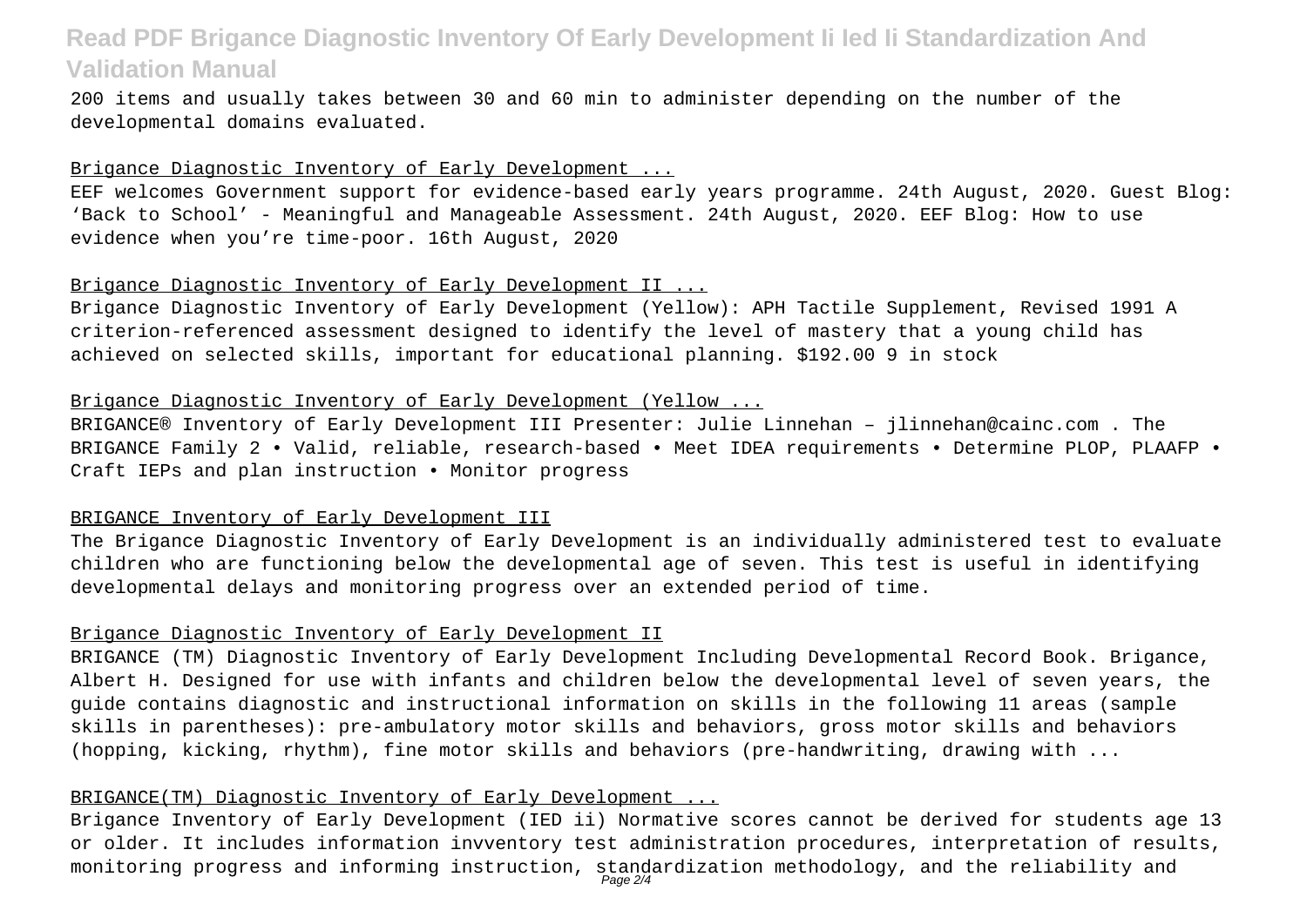validity of the measure.

#### BRIGANCE DIAGNOSTIC INVENTORY OF EARLY DEVELOPMENT PDF

Brigance Diagnostic Inventory of Early Development, Revised. It is intended dizgnostic use with students ages 5—12 and provides normative scores such as standard scores, percentile ranks, and age equivalents for students of these ages. Normative scores cannot be derived for students age 13 or older.

#### BRIGANCE DIAGNOSTIC INVENTORY OF EARLY DEVELOPMENT PDF

Directions for each assessment if you want to compare a child's score to the norms found in the Technical Report for the BRIGANCE® Screens. TWO-YEAR-OLD CHILD TODDLER (12–23 months) INFANT (birth–11 months) The Early Childhood Screens III are correlated to the BRIGANCE® Inventory of Early Development III (see page 14).

### BRIGANCE Early Childhood Product Sampler

Summary Information: BRIGANCE® Inventory of Early Development III Standardized (IED III Standardized); 2013. The IED III Standardized is a norm-referenced assessment tool. A norm-referenced tool allows educators to compare a child's performance to that of a nationally representative sample of children the same age.

### IED III Standardized III Standardized

The Brigance Inventory of Early Development ii (IED-ii) is designed to provide information on how a child is performing in 5 key norm-referenced/standardized developmental areas: Language Domain (receptive and expressive) Motor Domain (gross motor and fine motor skills) Academic-Cognitive (general/quantitative and pre-reading skills)

Brigance Inventory of Early Development (IED ii) - Wikipedia Use this tool to generate scores for the BRIGANCE ® IED III Standardized.

## Brigance IED III Standardized Tool

Sep 05, 2020 brigance diagnostic inventory of early development ii ied ii standardization and validation manual Posted By Erskine CaldwellMedia Publishing TEXT ID 998db6e5 Online PDF Ebook Epub Library brigancer early childhood screen ii k 1 vi brigance early childhood screen ii brigancer early childhood system introduction 2b early childhood developmental inventory easily monitor individual ...